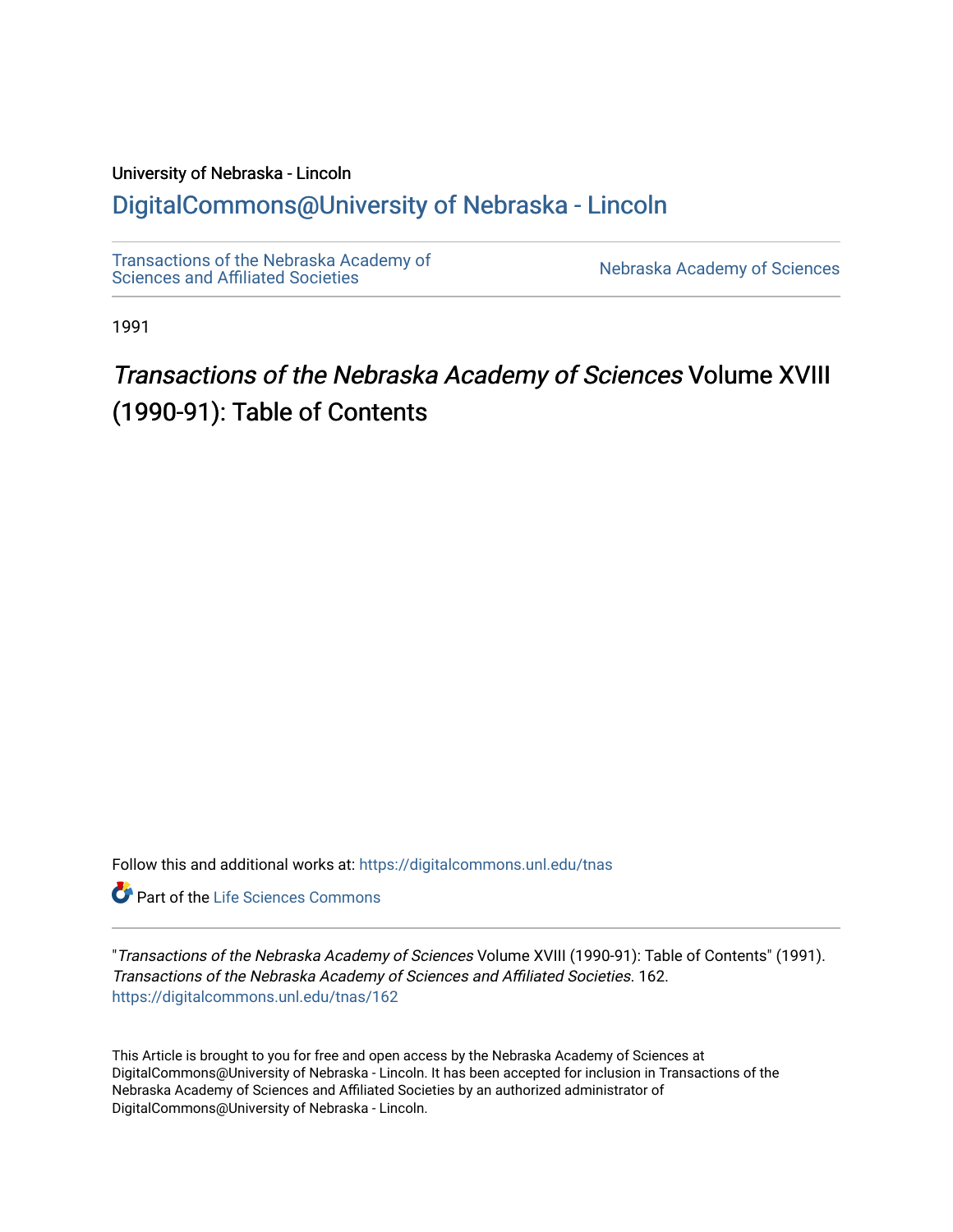## **STATE BOARD OF EDUCATION**

## **AND**

### **STATE BOARD OF VOCATIONAL EDUCATION**

James H. Monahan, president Russell Worthman, vice-president Helen Greene Caren Hamilton Thelma Lang Max D. Larsen William C. Ramsey Walter M. Thompson

Omaha Gering Ashland Grand Island Litchfield Lincoln Omaha Oakland

District 2 District 6 District 4 District 5 District 7 District 1 District 8 District 3

### **DEPARTMENT OF EDUCATION**

Joe E. Lutjeharms, Commisioner of Education

301 Centennial Mall South

Lincoln, Nebraska 68509

### Establishment of the *Transactions of the Nebraska Academy of Sciences*

In 1969, during its eightieth session, the State Legislature of Nebraska passed Legislative Bill 776, which appropriated funds to aid the Nebraska Academy of Sciences in the publication of scientific works submitted by Nebraska scientists. Volumes I and II of the *Transactions* were published under this arrangement, but Volume III was privately financed. Volume IV and succeeding volumes are being published under the auspices of the Nebraska Department of Education with funds authorized by the State Legislature, supported by the last five governors, J. James Exon, Charles Thone, Robert Kerrey, Kay A Orr, and and E. Benjamin Nelson. Volume XI was supported by the Nebraska Department of Education, but the publishing of Volume XI-Special Issue, Symposium *(Man and the Changing Environments in the Great Plains),* August 1983, was made possible by a grant from the Peter Kiewit Charitable Trust, Omaha, Nebraska. The Symposium on 16-18 April 1980 was sponsored by the Center for Great Plains Studies, College of Arts and Sciences, University of Nebraska-Lincoln and the Institute for Tertiary and Quaternary Studies (TER-QUA), a Division of the Nebraska Academy of Sciences.

> Funded by THE NEBRASKA DEPARTMENT OF EDUCATION Lincoln, Nebraska

# **1990-1991**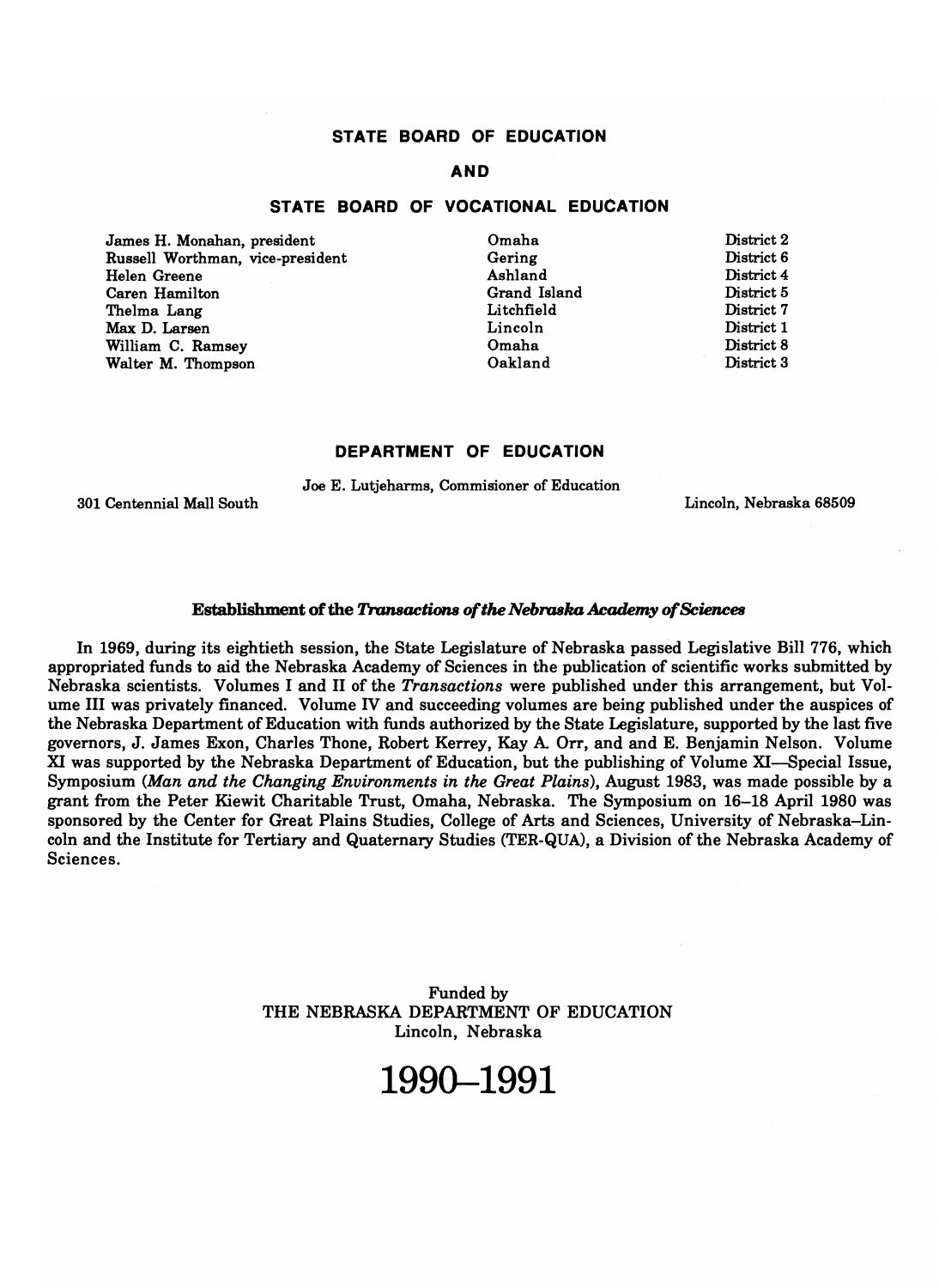# **TRANSACTIONS OF THE NEBRASKA ACADEMY OF SCIENCES**

**STACKS Volume XVIII 1990-91** 

**JAN 21 1992** 

 $\mathcal{F}^{\mathcal{G}}(\mathfrak{g}_{\mathcal{G}})$ 

**UNIVERSITY OF NEBBLE LIBRAHY** . *LIBRAHY* . *DIVISIONS* 

Nebraska Association of Teachers of Science, NATS Institute for Tertiary and Quaternary Studies, TER-QUA

## **AFFILIATED SOCIETIES**

American Association of Physics Teachers, Nebraska Section, AAPT Lincoln Gem and Mineral Club, Inc. Nebraska Chapter, National Council for Geographic Education Nebraska Geological Society Nebraska Graduate Women in Science Nebraska Ornithologists' Union Nebraska Psychological Association Nebraska Section, Mathematical Association of America PrairielPlains Resource Institute

The Nebraska Academy of Sciences was founded 30 January 1880 and is affiliated with the American Association for the Advancement of Science and the National Association of Academies of Science

ALL PERSONS interested in science, including the changing environments of the Great Plains, are welcome to become members in the Nebraska Academy of Sciences.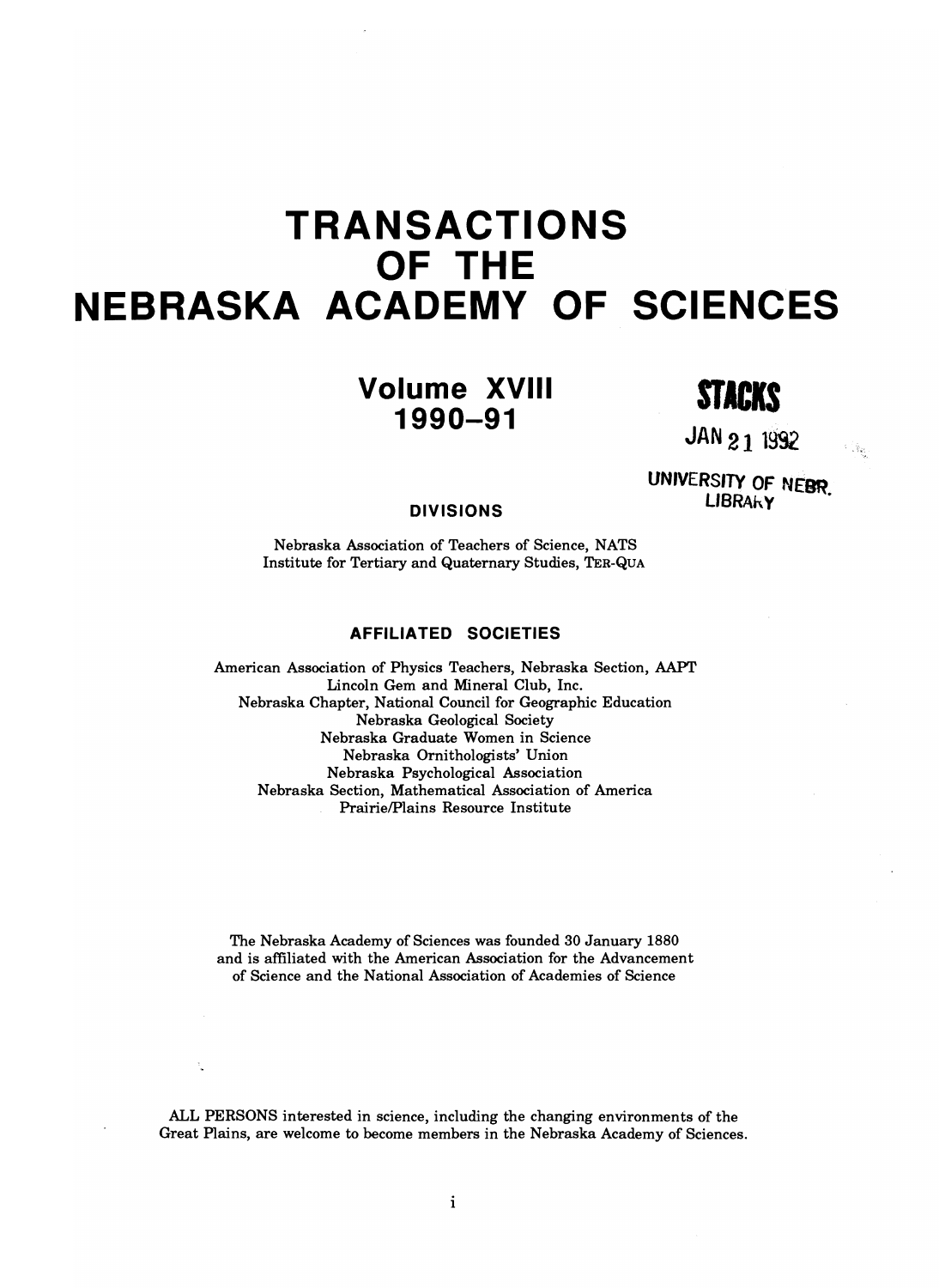# **NEBRASKA ACADEMY OF SCIENCES, INC. 302 Morrill Hall, 14th & U Streets Lincoln, Nebraska 68588-0339**

# **OFFICERS**

President: 1989-90 President: 1990-91 President Elect: 1990-91 Executive Director: 1985-1991 Treasurer: 1987-91 Corresponding Secretary: 1988-91

Councillors: 1987-90 1988-91 1989-92

Junior Academy:

Science Teaching:

AAAS and NAAS Representative: Long Range Planning:

Program Chairman and Editor of PROCEEDINGS: Editor of TRANSACTIONS: Manager of Maiben Research Center:

David M. Sutherland, University of Nebraska at Omaha Jack L. Swanson, Chadron State College Francis A. Haskins, University of Nebraska-Lincoln C. Bertrand Schultz, University of Nebraska-Lincoln Robert B. Johnston, University of Nebraska-Lincoln Karen K. Messenger, University of Nebraska. State Museum, Lincoln, Donald E. Shult, University of Nebraska at Omaha Dale Rathe, Lincoln Public Schools John F. Hertner, University of Nebraska at Kearney James Woodland, Nebraska Department of Education Kathleen Jacobitz, Henderson Community Schools Judy Johnson, University of Nebraska-Lincoln Ronald Crampton, Westside Senior High, Omaha Claire M. Oswald, College of Saint Mary, Omaha Claire M. Oswald, College of Saint Mary, Omaha M. Rosalind Morris, University of Nebraska-Lincoln Walter Mientka, University of Nebraska-Lincoln John F. Hertner, University of Nebraska at Kearney Albert W. Zechmann, University of Nebraska-Lincoln Robert B. Kaul, University of Nebraska-Lincoln David T. Lewis, University of Nebraska-Lincoln

## **POLICY COMMITTEE, 1990-91**

Bellevue College, Bellevue Central Community College, Columbus, Grand Island, Hastings Chadron State College, Chadron College of Saint Mary, Omaha Concordia College, Seward Creighton University, Omaha Dana College, Blair Doane College, Crete Hastings College, Hastings McCook Community College, McCook Metropolitan Technical Community College, Omaha Mid-Plains Community College, North Platte Midland Lutheran College, Fremont Nebraska Wesleyan University, Lincoln Northeast Technical Community College, Norfolk Peru State College, Peru Southeast Community College, Lincoln Union College, Lincoln University of Nebraska at Kearney University of Nebraska-Lincoln University of Nebraska at Omaha University of Nebraska Medical Center, Omaha Wayne State College, Wayne Western Nebraska Community College, Scottsbluff York College, York

Jacqueline Scholar Vince Lempke

Ronald R. Weedon Kevin Haley Gilbert Daenzer John Schalles Larrie E. Stone David H. Smith Clyde C. Sachtleben Roger Wilson Dennis Kingery Steven J. Rothenberger Boyd Gentry Barb Kess / Norman Griswold James Gross David L. Pippert Robert E. Resz G. Gilbert McMillen Carl D. Sterner M. Rosalind Morris Thomas B. Bragg John K. Dyer Mary Ettel David Nash L. Ray Miller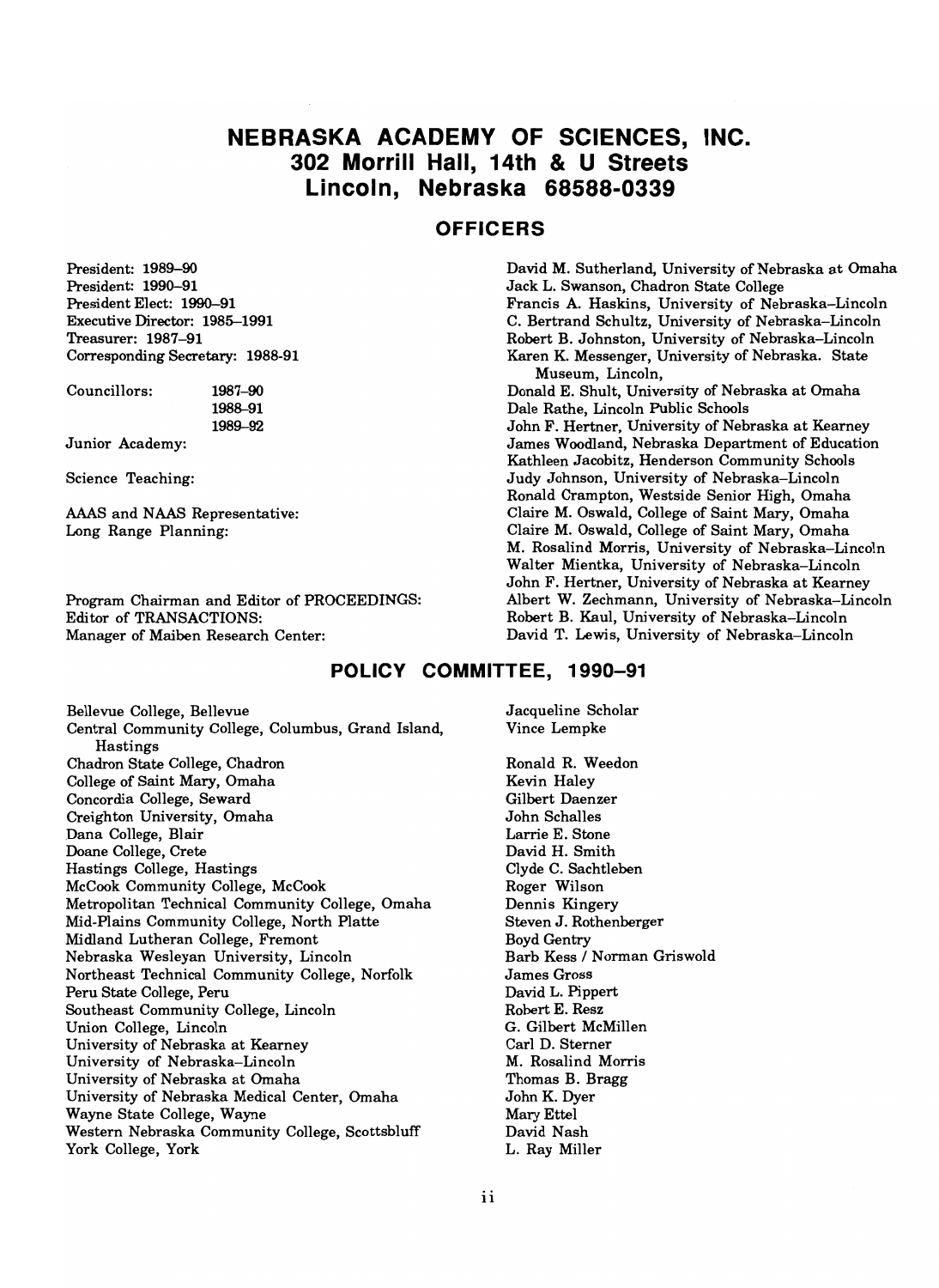# **TRANSACTIONS of the NEBRASKA ACADEMY OF SCIENCES**

# Volume XVIII November 1991

# **EDITORIAL CONTENTS**

| Editorial                                                                                                                                                                                                      |  |  |  |
|----------------------------------------------------------------------------------------------------------------------------------------------------------------------------------------------------------------|--|--|--|
|                                                                                                                                                                                                                |  |  |  |
| <b>EARTH SCIENCES</b>                                                                                                                                                                                          |  |  |  |
| Ditching of wetlands in the Nebraska Sandhills: A case study of Grant County1<br>James E. Ducey (Lincoln)                                                                                                      |  |  |  |
| Cross-sectional analyses of sediment and organic matter from transects across the lower 11<br>unchannelized Missouri River<br>Larry W. Hesse and Gerald E. Mestl (Nebraska Game and Parks Commission, Norfolk) |  |  |  |
| Fossil herpetofauna of the Lisco C quarries (Pliocene: Early Blancan) of Nebraska19<br>J. Alan Holman (Michigan State University) and M. Elise Schloeder (University of<br>Nebraska-Lincoln)                   |  |  |  |
| Fission-track ages of zircons from Lonergan Creek (Shoreline Fossil Locality, Ash Hollow<br>Michael B. Leite (University of Wyoming, Laramie)                                                                  |  |  |  |
| <b>BIOLOGICAL AND MEDICAL SCIENCES</b>                                                                                                                                                                         |  |  |  |
| A biological inventory and general assessment of eastern Nebraska saline wetlands in<br>Richard A. Gersib and Gerald A. Steinauer (Nebraska Game and Parks Commission,<br>Lincoln)                             |  |  |  |
| Gerald A. Steinauer (Nebraska Game and Parks Commission, Lincoln)                                                                                                                                              |  |  |  |
| Richard E. Clopton (University of Nebraska–Lincoln)                                                                                                                                                            |  |  |  |
| Body-size and wing-length variation among selected grasshoppers (Orthoptera:<br>Sarah B. Gaines (University of Nebraska–Lincoln)                                                                               |  |  |  |
| D. W. T. Crompton (W.H.O. Collaborating Centre for Ascariasis, Glasgow, Scotland)                                                                                                                              |  |  |  |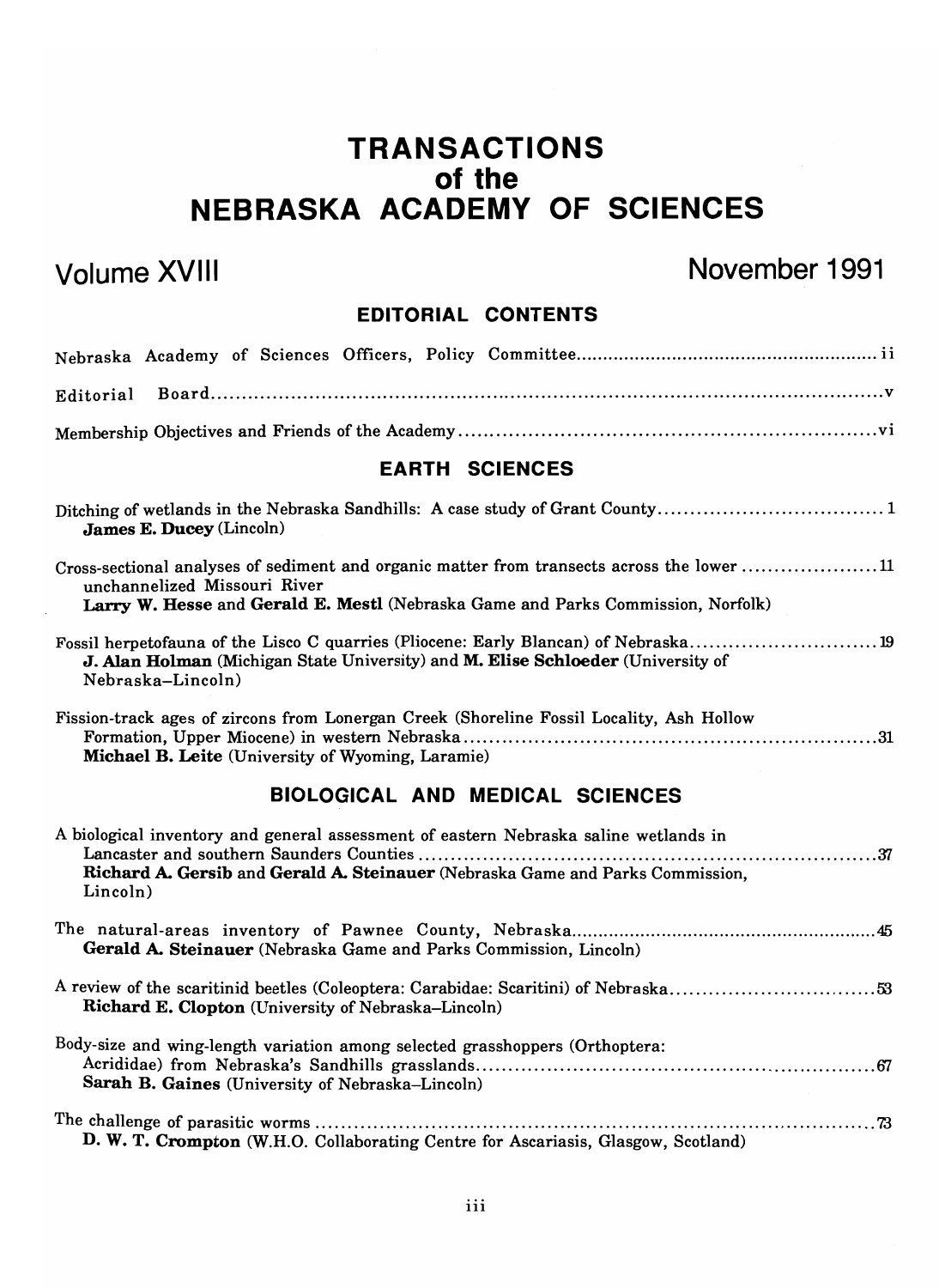| William A. Moser (University of Nebraska-Lincoln)                                                                                                                                                                                                                                                                            |  |  |  |
|------------------------------------------------------------------------------------------------------------------------------------------------------------------------------------------------------------------------------------------------------------------------------------------------------------------------------|--|--|--|
| Contamination of the channel catfish (Ictalurus punctatus) by organochlorine pesticides<br>Curtis C. Christiansen (Nebraska Department of Environmental Control, Lincoln),<br>Larry W. Hesse (Nebraska Game and Parks Commission, Norfolk) and Bruce Littell<br>(U. S. Environmental Protection Agency, Kansas City, Kansas) |  |  |  |
| Pectoral-spine embedding to facilitate sectioning for age analysis of young channel catfish<br>Michael T. Kaminski, Edward J. Peters, and Richard S. Holland (University of<br>Nebraska-Lincoln)                                                                                                                             |  |  |  |
| The fecundity and reproductive season of Fundulus sciadicus in Nebraska (Actinopterygii:<br>Todd A. Kinney and John D. Lynch (University of Nebraska–Lincoln)                                                                                                                                                                |  |  |  |
| The use of whole animals versus isolated organs or cell culture in research105<br>H. Claire Murphy (Creighton University, Omaha)                                                                                                                                                                                             |  |  |  |
| Joyce Phillips Hardy (Chadron State College, Nebraska)                                                                                                                                                                                                                                                                       |  |  |  |
| The distribution and reproductive phenology of the milkweeds (Asclepiadaceae: Asclepias<br>Robert B. Kaul, Steven B. Rolfsmeier, and Jeffrey Esch (University of Nebraska-Lincoln)                                                                                                                                           |  |  |  |
| Steven B. Rolfsmeier and Robert B. Kaul (University of Nebraska-Lincoln) and<br>David M. Sutherland (University of Nebraska at Omaha)                                                                                                                                                                                        |  |  |  |
| A taxonomic study of variation in Leptochloa fascicularis (Lam.) Gray in the Central Great                                                                                                                                                                                                                                   |  |  |  |
| Todd A. Templeton (University of Nebraska at Omaha)                                                                                                                                                                                                                                                                          |  |  |  |
| Linda L. Spessard-Schueth (University of Nebraska at Kearney)                                                                                                                                                                                                                                                                |  |  |  |
| HISTORY AND PHILOSOPHY OF SCIENCE                                                                                                                                                                                                                                                                                            |  |  |  |

 $\bar{\gamma}$ 

| <b>Robert W. Allington</b> (Lincoln) |  |
|--------------------------------------|--|

Franklin, Malthus, and Darwin: the push that became a shove  $\ldots$   $\ldots$   $\ldots$   $\ldots$   $\ldots$   $\ldots$   $\ldots$   $\ldots$   $\ldots$   $\ldots$ mini, martines, and Darwini the pash that seed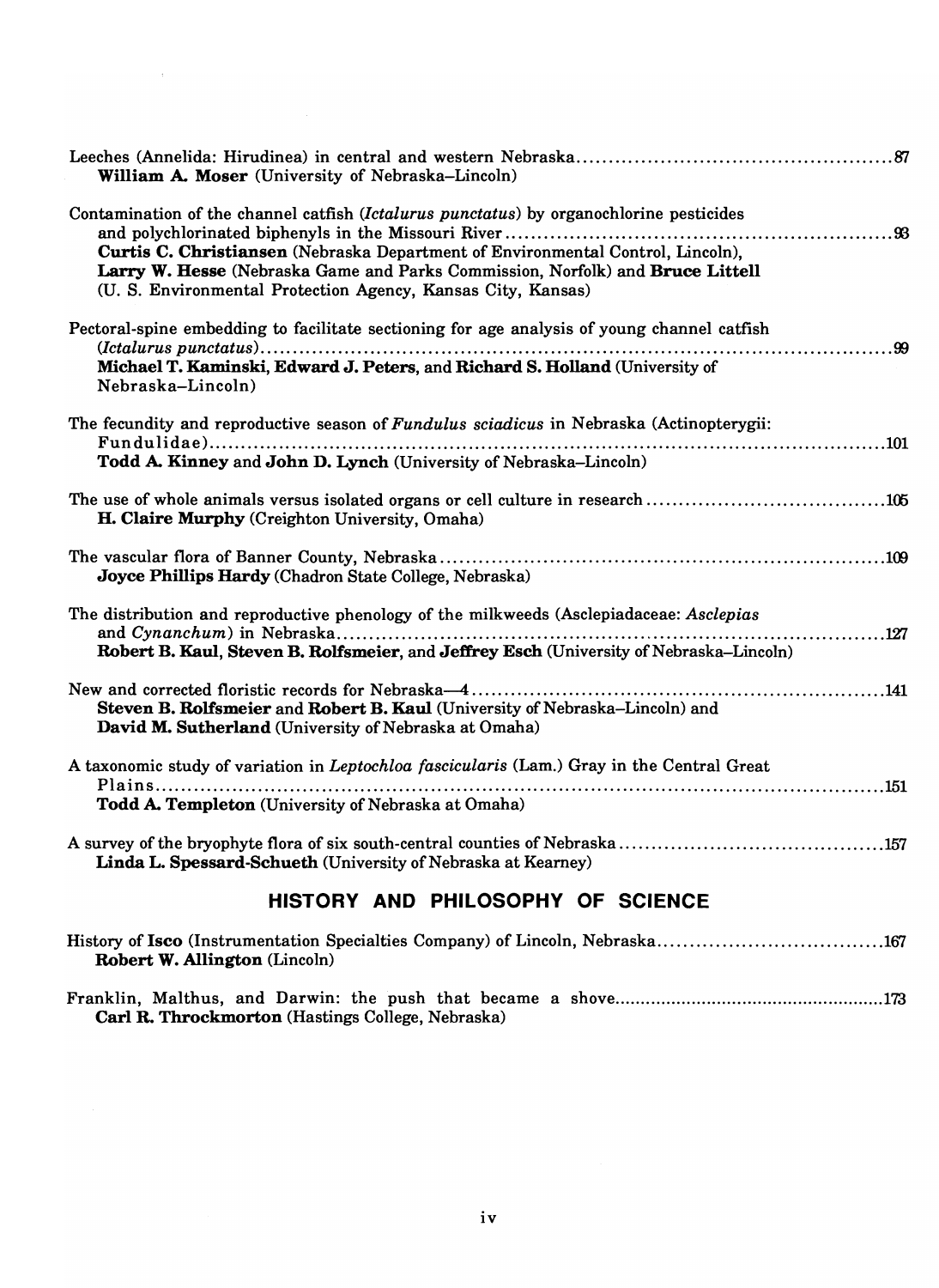# **EDITORIAL BOARD**

| Division Editors for Proceedings |  |
|----------------------------------|--|
|                                  |  |
|                                  |  |
|                                  |  |
|                                  |  |
|                                  |  |
|                                  |  |
|                                  |  |
|                                  |  |

# t t t

# **EDITOR'S CORNER**

The *Transactions of the Nebraska Academy of Sciences* publishes results of original research by members in good standing of the Academy. It is indexed in *Biological Abstracts* and is received by more than 600 libraries worldwide. Presentation of a paper at the annual meeting of the Academy is not a prerequisite or a guarantee of publication in the *Transactions.* Persons wishing to submit a paper for consideration should consult the inside back cover of this volume for information about preparation and style of manuscripts. Manuscripts are reviewed by at least two referees, including at least one from outside the author's institution. Following review by the referees and the editorial board, the author is notified whether or not the paper is accepted for publication and, if accepted, of necessary revisions.

The valued assistance of the many reviewers of manuscripts is gratefully acknowledged.

ś,

Robert B. Kaul, Editor Nebraska Academy of Sciences 302 Morrill Hall, 14th and U Streets Lincoln, NE 68588-0339